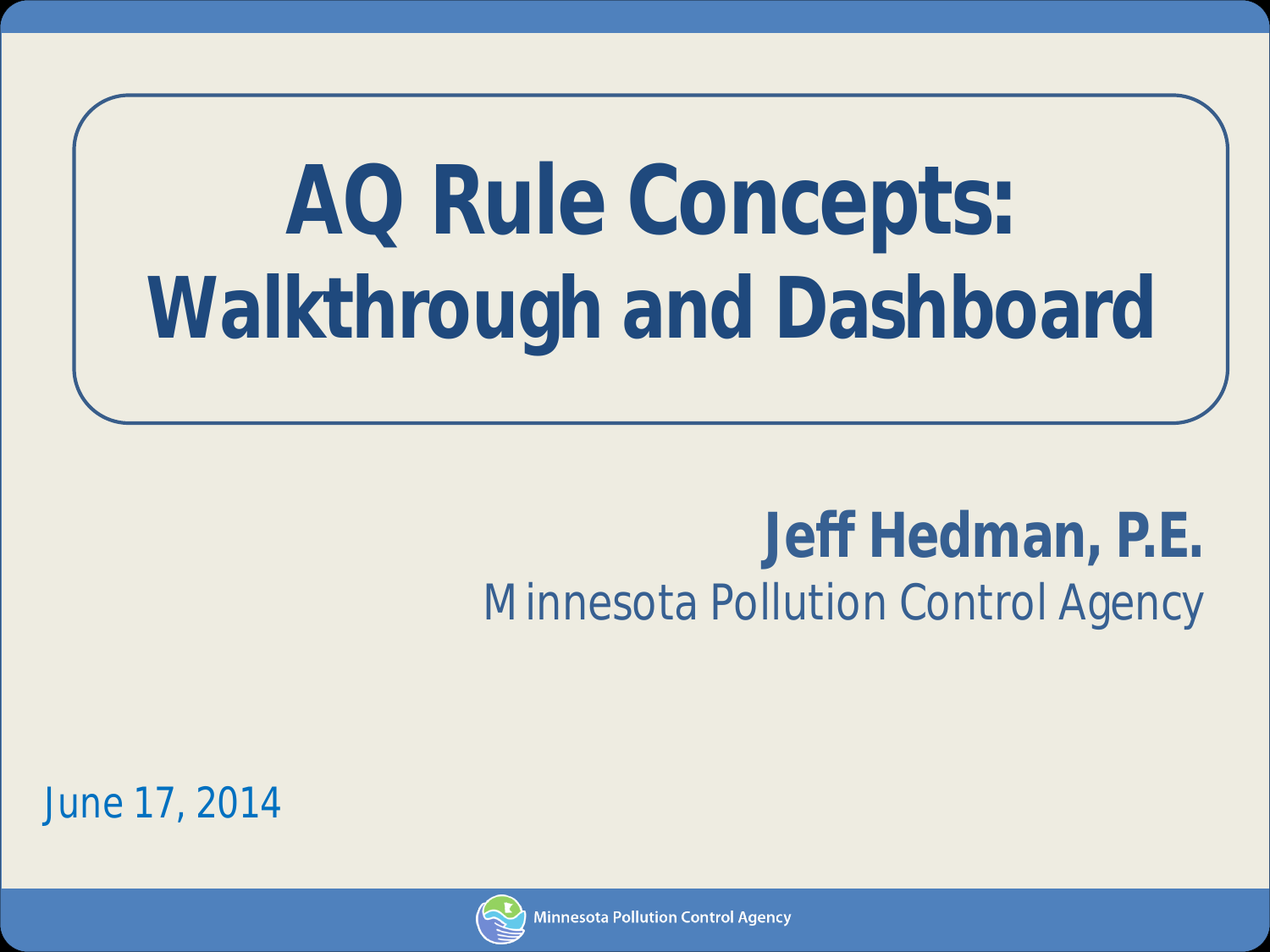### **Overview**

- q Panel Interests & Rule Concepts
- q Panel Interests Not Yet Addressed
- q Panel Interests, Other
- q Dashboard

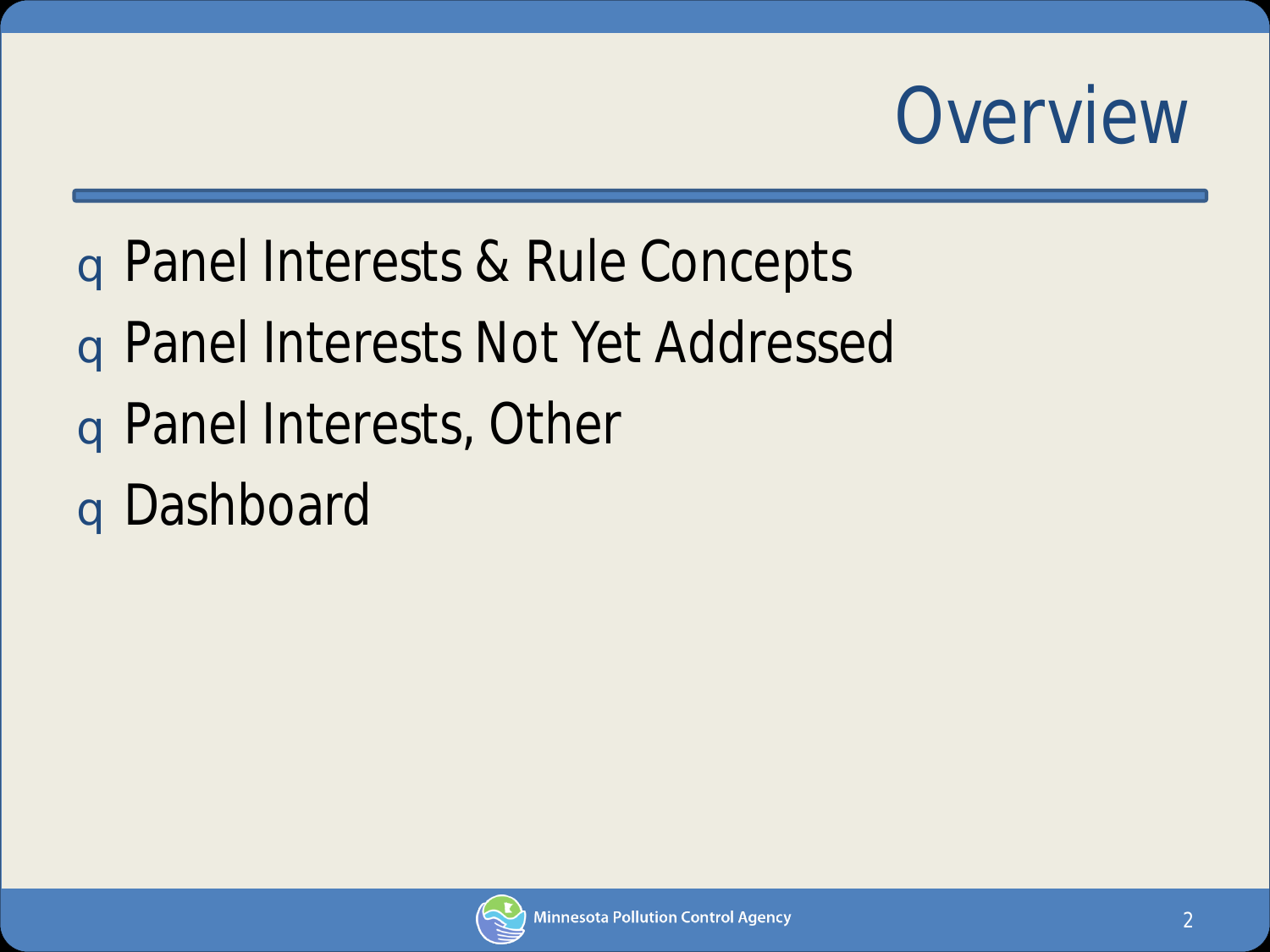### Panel Interests & Rule Concepts

#### q Risk Analysis

§ A4: Comparative Analysis

### q Protection of Human Health

- § B3: Connection to the Issue
- § B4: Maintain Public Health
- § B5: Legacy of Health for Local Community
- § B6: Protection

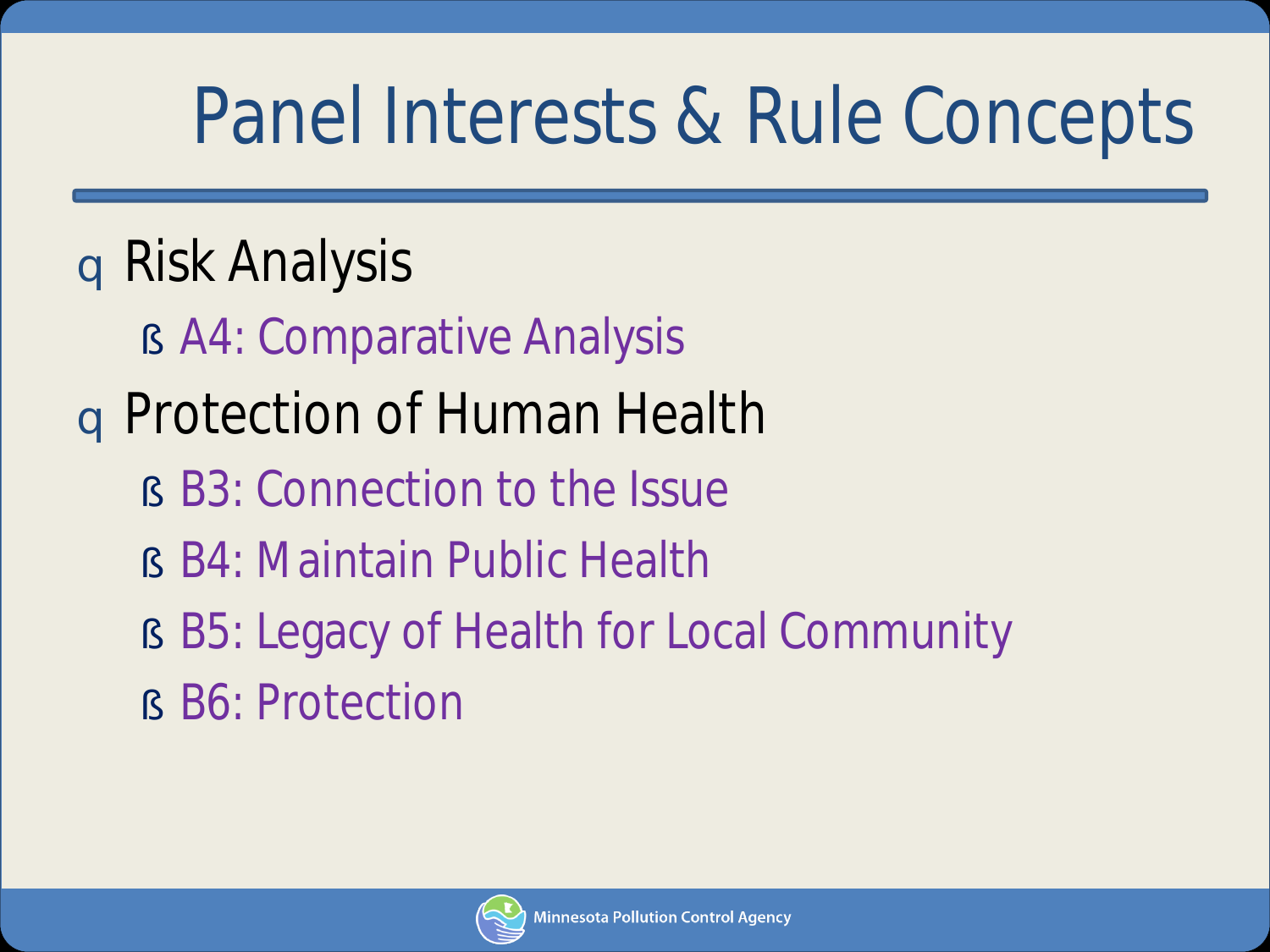### Panel Interests & Rule Concepts

- q Regulations Roles & Responsibilities
	- § C9: Connection to the Issue
- q Sound Verifiable, Meaningful, Feasible Science
	- § E1: Good Data Should Dictate Policy Decisions
	- § E2: Feasibly Measurable Standards
	- § E3: Sound & Verifiable Science
	- § E5: If we Monitor Use MPCA / EPA Established Protocol and Equipment
	- § E7: Continuous Ambient Air Quality Monitoring
	- § E11: Data Should Come from State, Educational Entities and the Industry (Multiple Sharing)

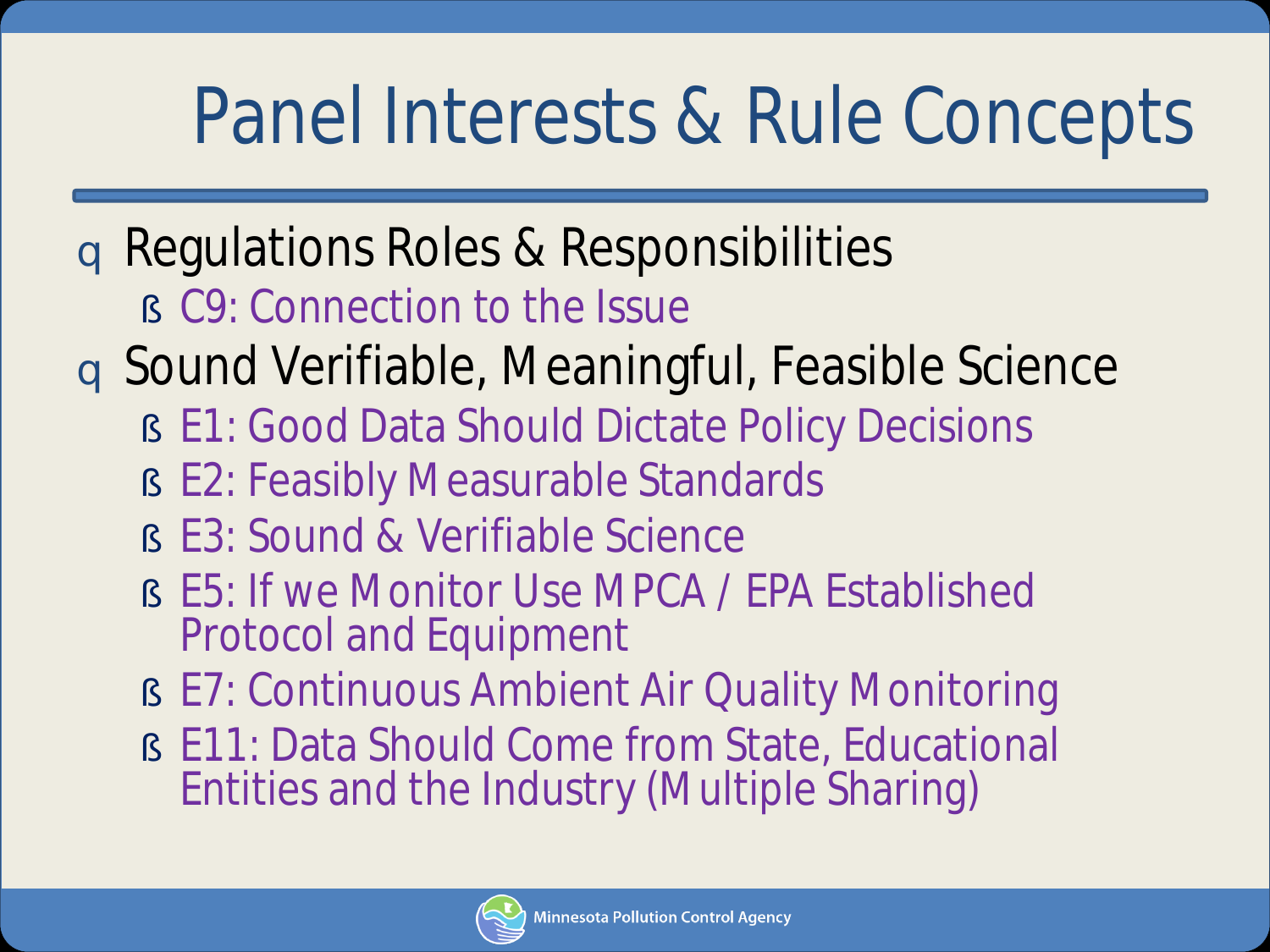### Panel Interests Not Yet Addressed

#### q Risk Analysis

- § A2: Statement of Need
- § A3: Comprehensive Baseline Data Site & Background

#### q Protection of Human Health

§ B2: Need for More Control

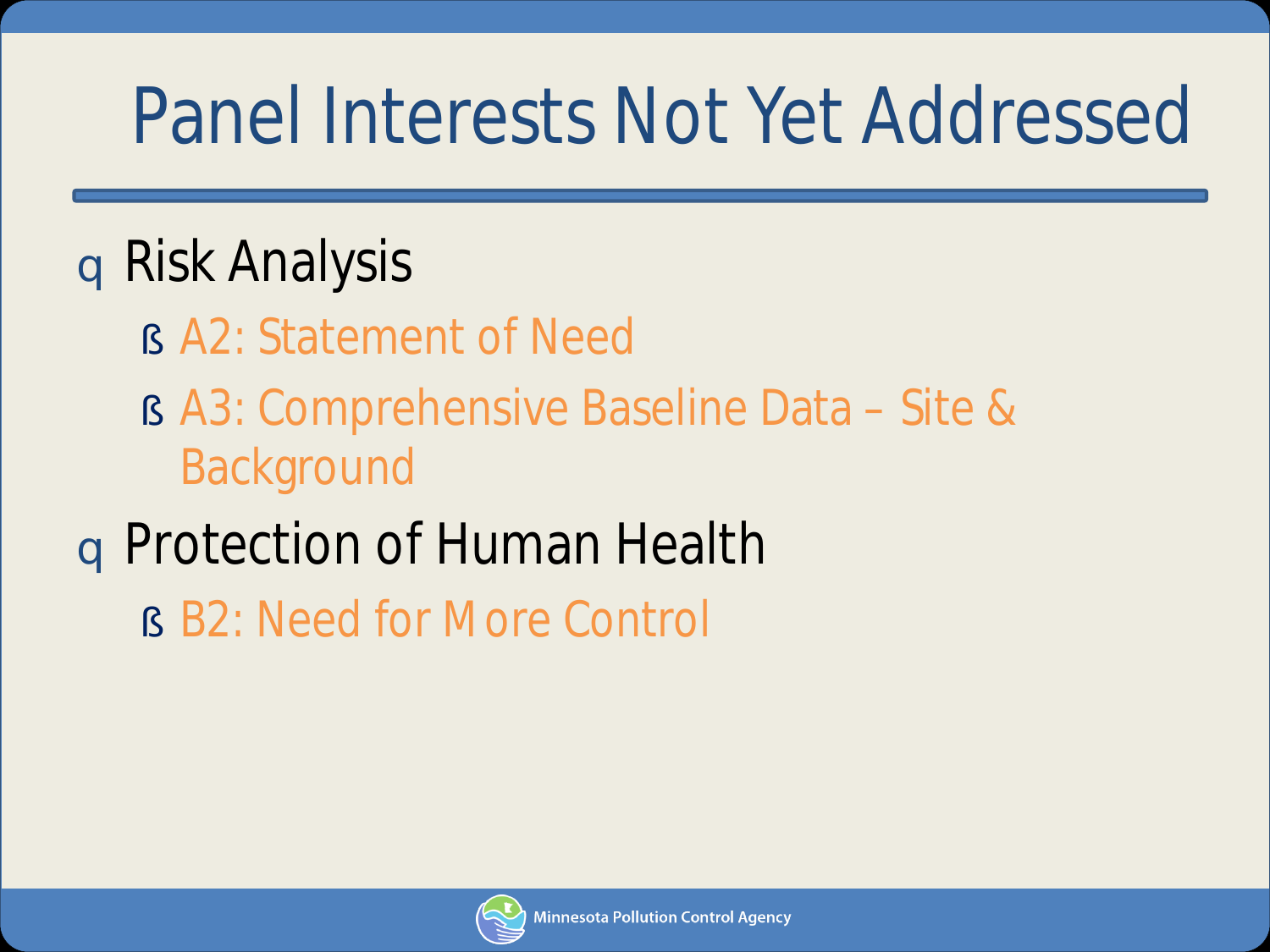### Panel Interests Not Yet Addressed

#### q Regulations Roles & Responsibilities

- § C2: Do Not Include Standards for Silica Mining to Construction Aggregate Mining
- § C5: Permit Required
- § C6: Clarity and Consistency
- § C7: Areas of Overlap of 3 Rulemaking Efforts

#### q Sound Verifiable, Meaningful, Feasible Science

- § E4: Measurement
- § E6: Need for More Control
- § E9: Comprehensive Baseline Data Site & Background
- § E12: Reliability

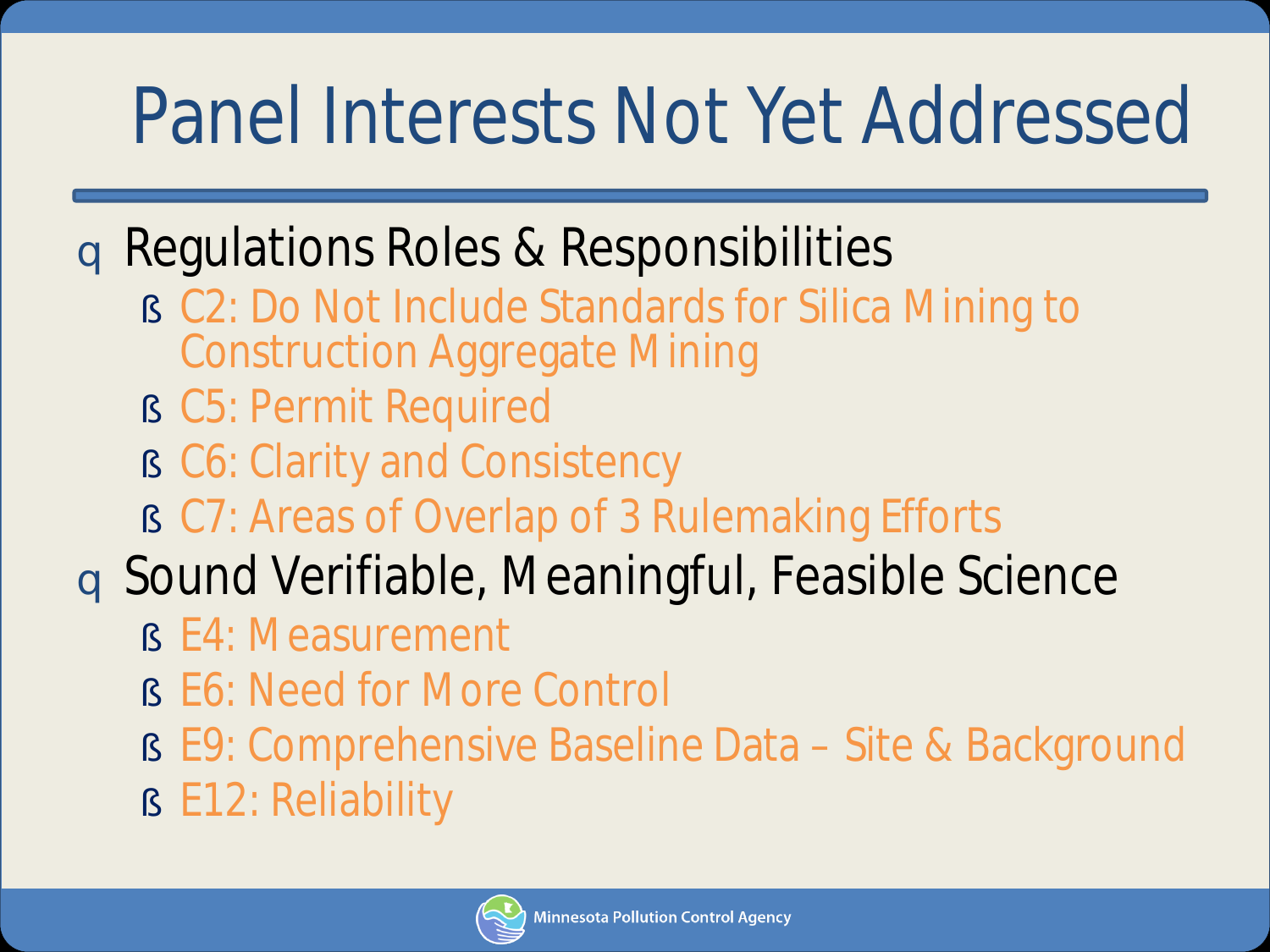## Panel Interests, Other

- q Risk Analysis
	- § A1: Relative Significance (Scope Issue?)
- q Protection of Human Health
	- § B1: Health Impact Studies (Scope Issue?)
- q Regulations Roles & Responsibilities
	- § C1: MPCA RGU Partnership (Scope Issue?, Tech Team)
	- § C3: Complaints (Existing Enforcement Rules / Statutes)
	- § C4: Consequences of Violation Continuation of Operation is Contingent on Compliance (Existing Enforcement Rules, Statutes)
	- § C8: Industry Pays for All Monitoring (All compliance costs currently borne by industry)

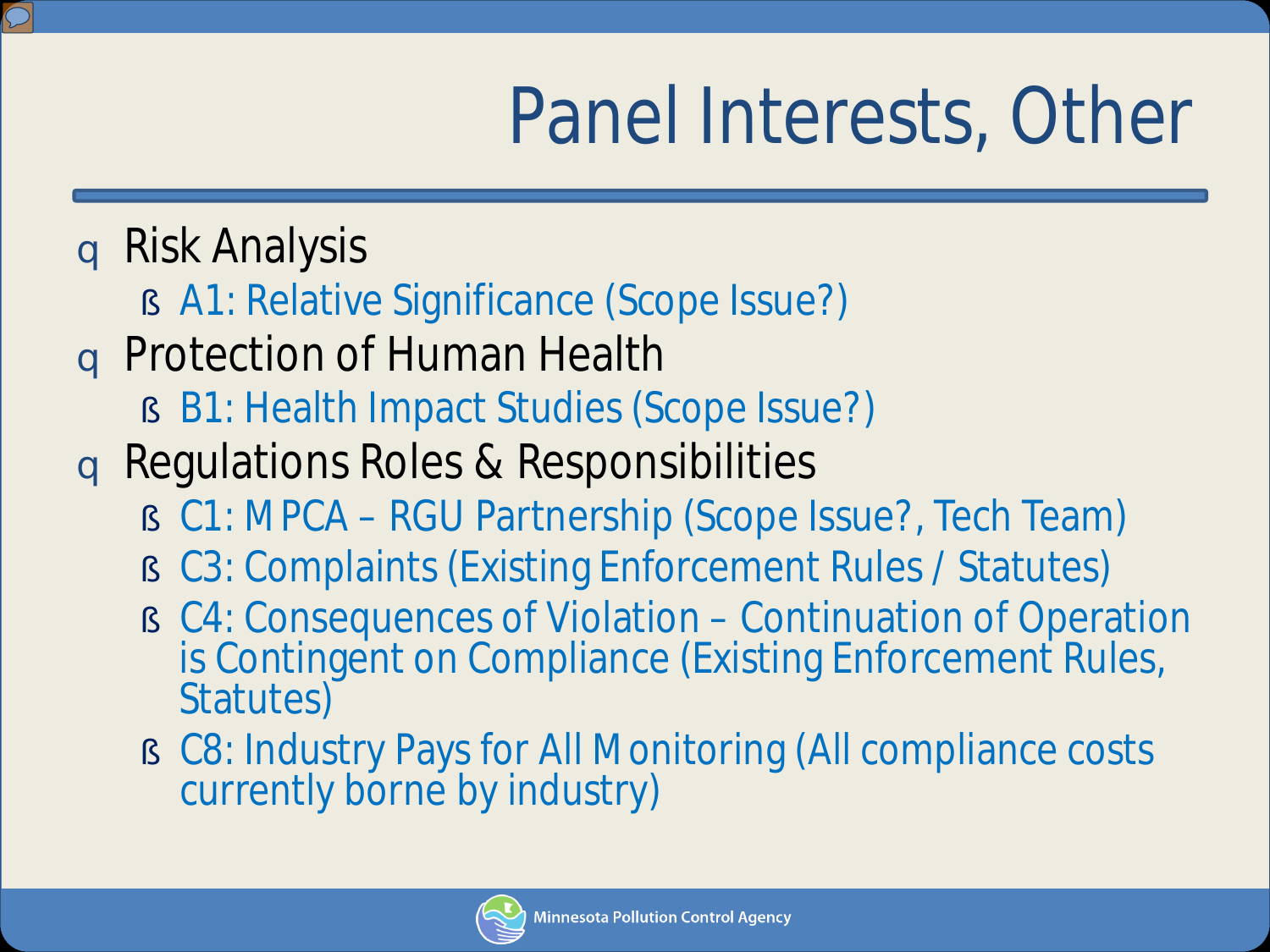## Panel Interests, Other

**q** Create Trust Through Transparency & Accountability

- § D1: Monitoring Data is Public In Real Time via Web (MPCA has, and will, do as technology & staffing allow)
- § D2: Create Trust through Regional and Site-Specific Monitoring (Existing practice: Regional monitoring done as resources allow, site specific monitoring addressed in other portions of this rule)

#### q Sound Verifiable, Meaningful, Feasible Science

- § E8: Expand MPCA so they can monitor and enforce (neutral party), use established experts (Expansion is funding issue addressed by Legislature)
- § E10: New Technology Validation Opportunity Optical Particle / Gravimetric (Existing USEPA rules allow for this)